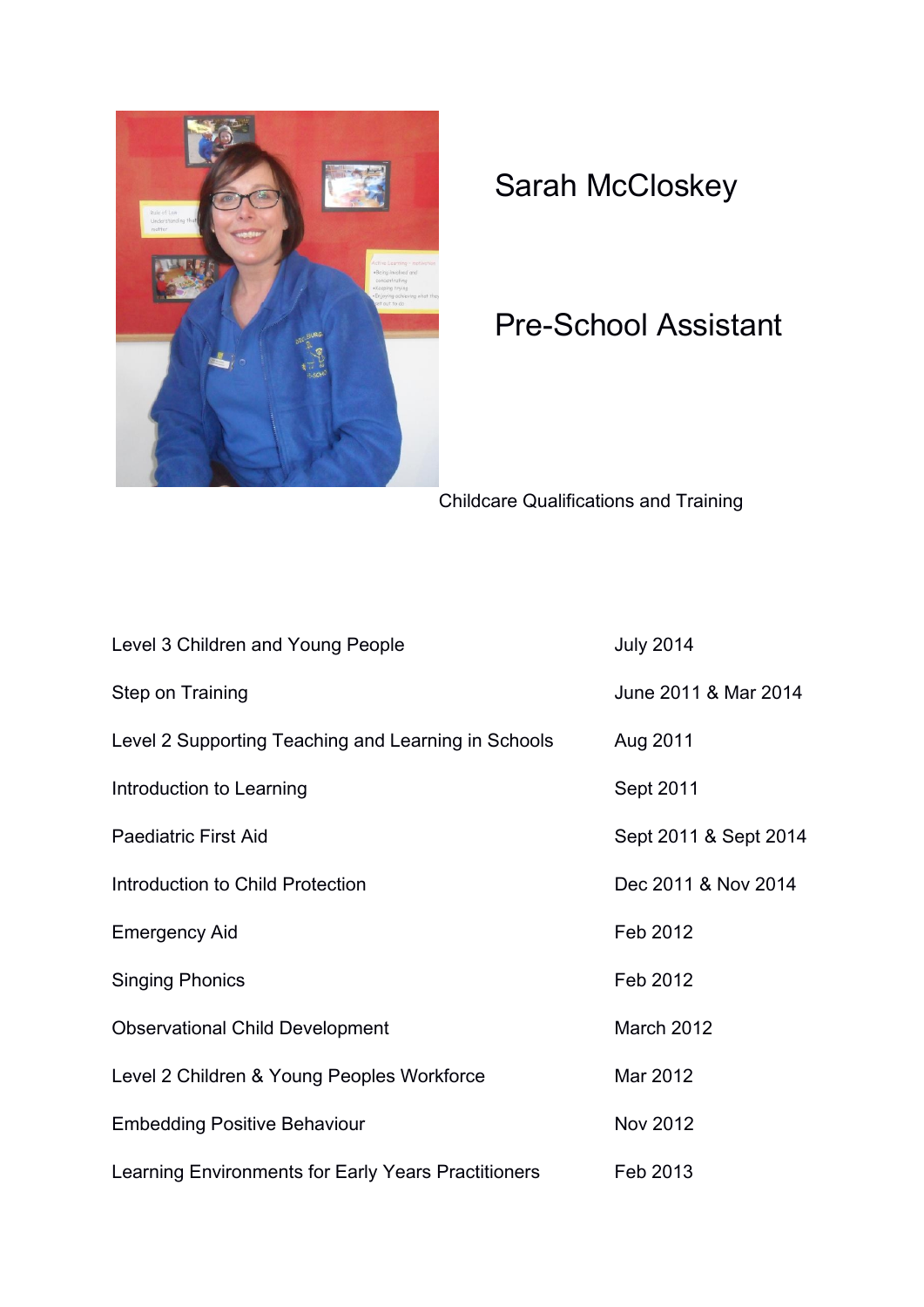| <b>Families going Forward</b>                           | Mar 2013         |
|---------------------------------------------------------|------------------|
| DASH training (domestic abuse, stalking and harassment) | May 2013         |
| <b>Signalong Introductory Training</b>                  | May 2013         |
| Managing your Ofsted Inspection                         | <b>June 2015</b> |
| Understanding Children's rights                         | March 2016       |
| Supporting early language development                   | March 2016       |
| Promoting positive behaviour                            | March 2016       |
| <b>Child Neglect</b>                                    | March 2016       |
| Improving children's learning through play              | March 2016       |
| The Prevent Duty in an early years environment          | March 2016       |
| Step-on Refresher                                       | <b>June 2016</b> |
| Management of Gastrostomy devices & tube feeding        | November 2016    |
| Special Educational Needs and Disability                | March 2017       |
| <b>Effective First Aid Management</b>                   | March 2017       |
| <b>Female Genital Mutilation</b>                        | March 2017       |
| An introduction to Motivation                           | March 2017       |
| <b>Paediatric First Aid</b>                             | <b>July 2017</b> |
| <b>Online Safety</b>                                    | October 2017     |
| <b>Characteristics of Effective Leaders</b>             | October 2017     |
| Characteristics of Effective teaching & learning        | October 2017     |
| Equality & Inclusion in Early Years settings            | October 2017     |
| <b>Child Protection</b>                                 | November 2017    |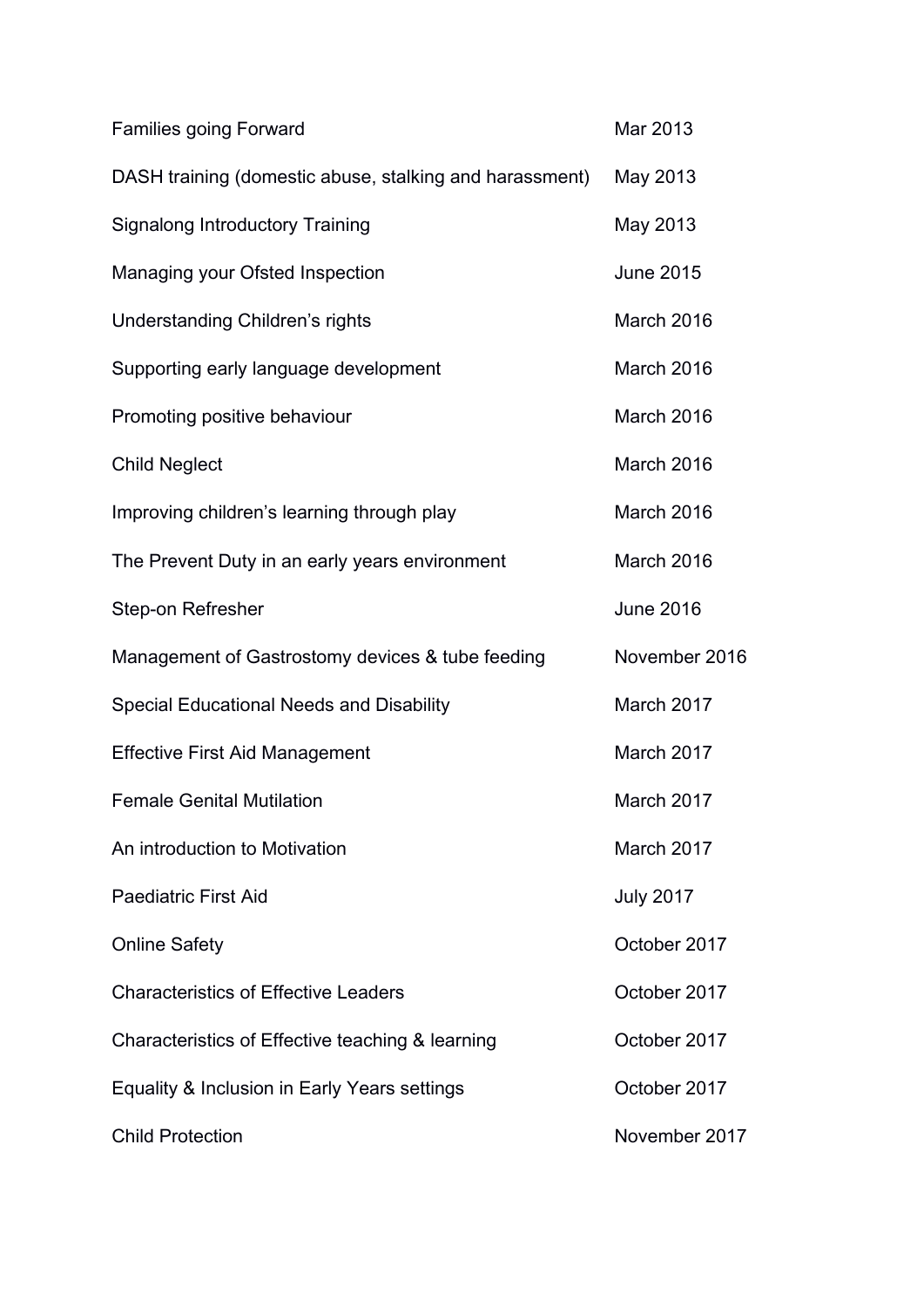| <b>Supporting Children with SEND</b>       | January 2018     |
|--------------------------------------------|------------------|
| Effective music practice in the EYFS       | May 2018         |
| Step on training                           | <b>June 2018</b> |
| Improving children's learning through play | May 2019         |
| Understanding and addressing behaviour     | May 2019         |
| Supporting early language development      | May 2019         |
| Theories underpinning the EYFS             | May 2019         |
| Speech, Language and Communication         | <b>July 2019</b> |
| Introduction to Yoga with young children   | November 2019    |
| Being a key person in an EY Setting        | November 2019    |
| Marks, Mess and Method                     | January 2020     |
| English as an Additional Language intro    | February 2020    |
| <b>Sustained Shared Thinking</b>           | March 2020       |
| <b>Infection Prevention and Control</b>    | March 2020       |
| Epilepsy awareness for schools             | March 2020       |
| Introducing British Sign Language          | April 2020       |
| <b>Mental Health</b>                       | April 2020       |
| <b>First Aid</b>                           | April 2020       |
| Safeguarding and Child Protection in EY    | April 2020       |
| <b>Motivating Boys</b>                     | April 2020       |
| Developing High Quality Maths Provision    | April 2020       |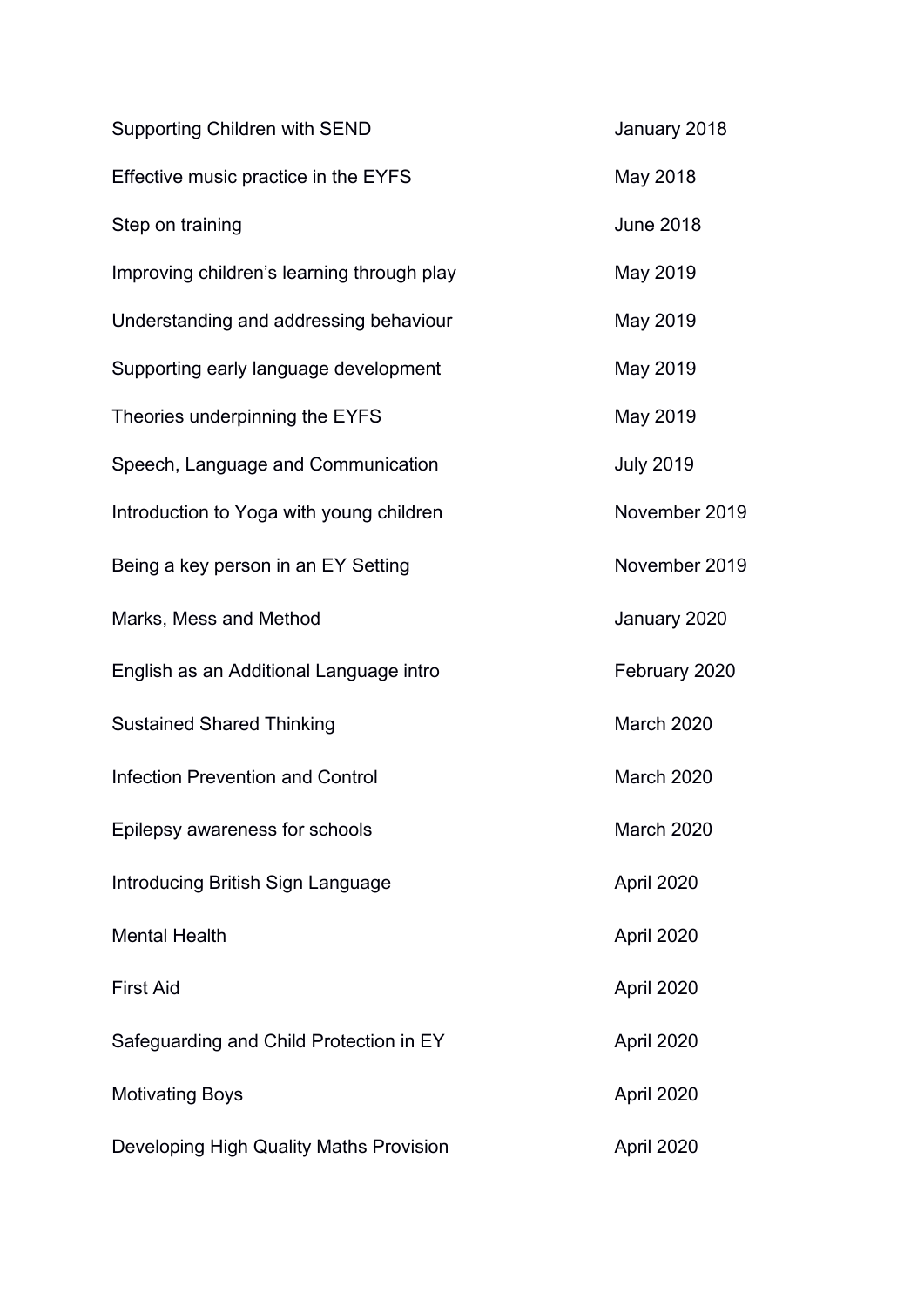| Supporting Staff Well-being in EY Workforce               | April 2020       |
|-----------------------------------------------------------|------------------|
| <b>Courageous Conversation</b>                            | April 2020       |
| Education, Health and Care Plan                           | April 2020       |
| <b>Establishing Effective Behaviour Management</b>        | April 2020       |
| First aid                                                 | April 2020       |
| Safeguarding and Child Protection                         | April 2020       |
| <b>Prevent Covid-19</b>                                   | May 2020         |
| An introduction to Speech, Language and Communication     | <b>June 2020</b> |
| An Introduction to the Forest school Approach             | <b>June 2020</b> |
| <b>Autism Awareness Course</b>                            | <b>June 2020</b> |
| <b>Parental Mental Health</b>                             | <b>June 2020</b> |
| <b>Bereavement and Loss</b>                               | <b>June 2020</b> |
| <b>Terrific Twos</b>                                      | <b>June 2020</b> |
| Writing - The Facts and the Fun                           | <b>June 2020</b> |
| Child development - the role of the adult                 | <b>July 2020</b> |
| Nelson's journey Covid 19 child bereavement               | <b>July 2020</b> |
| Communication with children                               | <b>July 2020</b> |
| Phonics in the Early Years                                | <b>July 2020</b> |
| Supporting bilingual children in EY settings              | <b>July 2020</b> |
| <b>Effective Transition and Emotional Wellbeing in EY</b> | January 2021     |